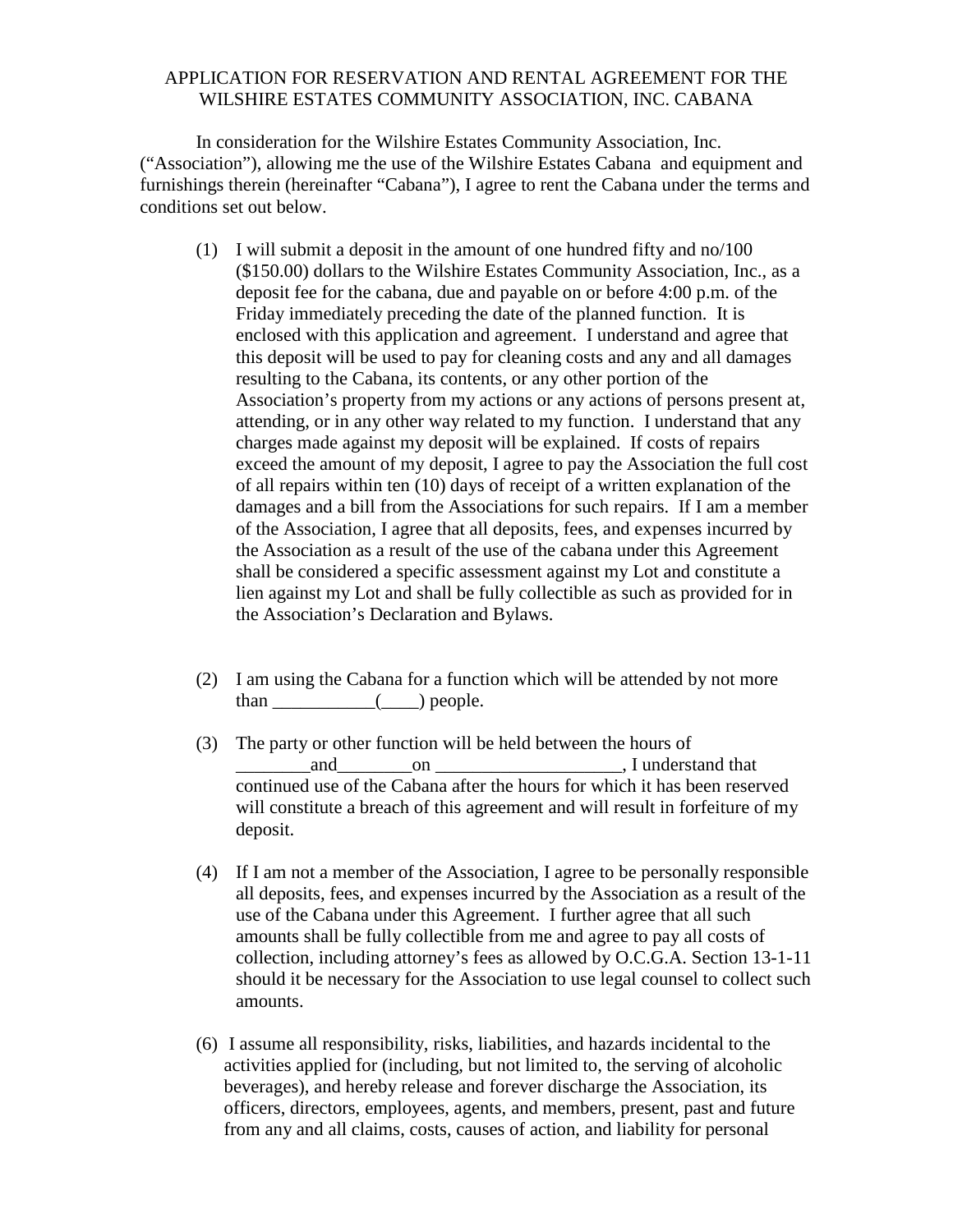injury or death and damage to or destruction of property arising out of my use of the Cabana and its appurtenances.

(7) I agree to indemnify and hold harmless the Association from any and all charges, claims, costs, causes of action, damages and liability (including but not limited to attorneys fees) for any injury, to either person or property. Suffered by me, my family members, employees, agents, servants, guests, invitees or any member of the Association or any other person whether or not based on the acts of omissions of the Association which arise from or are in any way related to my use of the Cabana and its appurtenances.

 As used herein the word "Association" means the Association, its successors, assigns, employees, officers, directors, shareholders, and all persons, corporations, partnerships and other entities with which it is or may in the future become affiliated, including without limitation, the developer of the Community and its affiliated entities.

- (8) I assume all responsibility for the actions and behavior of all persons present at, attending, or in any other way related to my function and agree to be personally responsible for causing all such persons to comply with the Association's Declaration, Bylaws, and Rules and Regulations. I acknowledge that violation thereof by any person present at, attending, or in any other way related to my function my in the sole discretion of the Associations's Board of Directors, result in forfeiture of my deposit.
- (9) I understand that I am being granted the use of the Cabana for the time period described above subject to the right herein reserved by the Association to enter the Cabana and terminate my use thereof should the conduct of any person using the facility endanger the health, safety, or well-being of any person or constitute a threat to any property.
- (10) I am at least twenty-one (21) years of age and will be in attendance at my function at all times. I hereby agree and represent that the Cabana will be used for lawful purposes only and that if any conduct at the function I am sponsoring violates federal, state or local laws or ordinances, my rights to use the Cabana under this Agreement shall terminate and the Association shall have the right to take possession of the Cabana and instruct my guests to immediately leave the property.
- (11) In the event of cancellation of my reservation forty-eight (48) hours or more before the rental date, the deposit will be refunded in full.
- (12) Subject to those deductions provided for in this agreement, the remaining deposit will be refunded in whole or part by mail.
- (13) The following contents of the Cabana are to be at the disposal of the persons attending my function for their reasonable use:

| −  |  |
|----|--|
|    |  |
| ∼. |  |
|    |  |